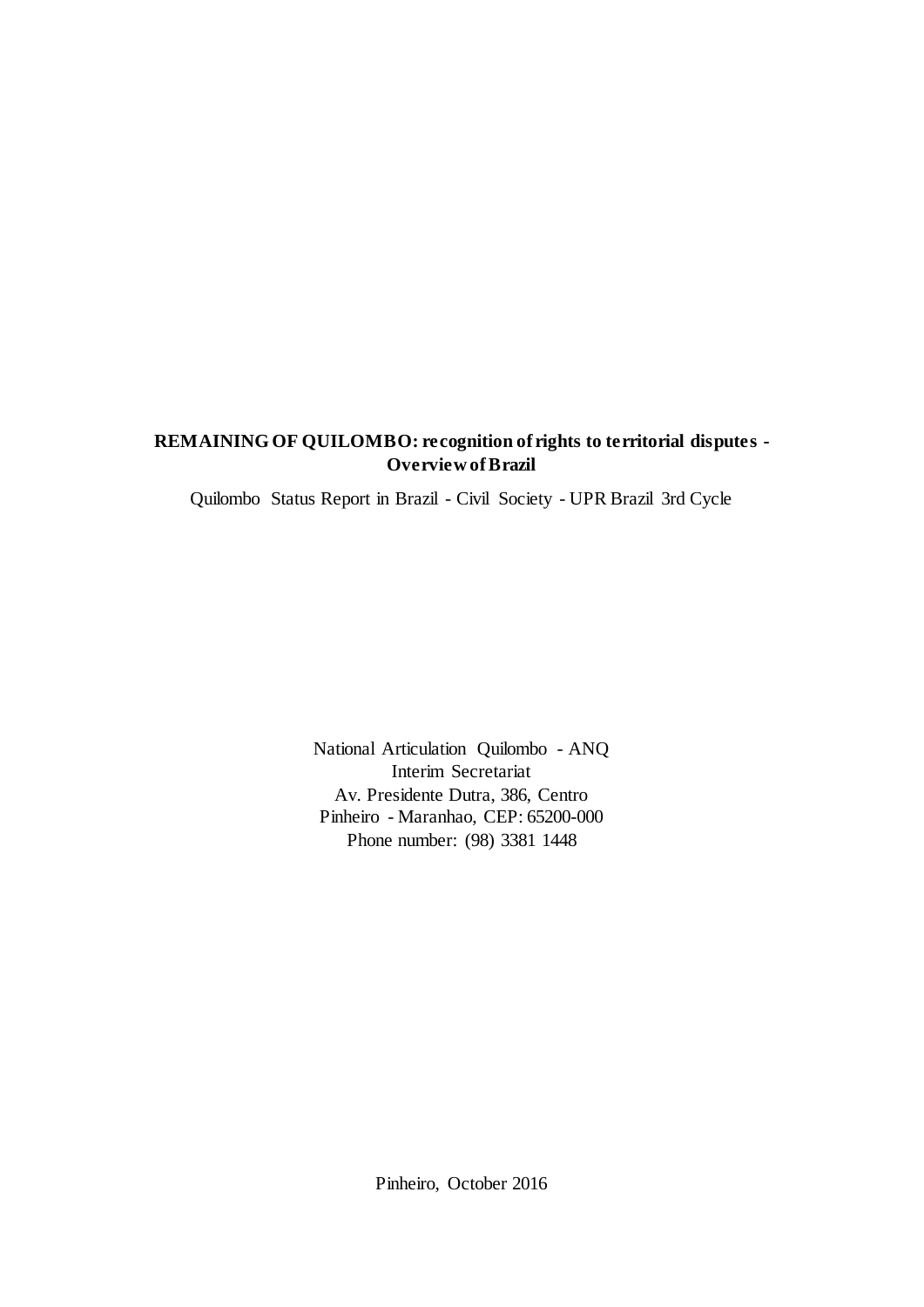# **Presentation**

The deaths produced by the accelerated progress of invested capital on the quilombo territories in Brazil, especially assassinations of leaders, as well as violent acts of expulsion and destruction of property such as houses and crops have been supported and potentiated by state policies that favor agribusiness , mining, major infrastructure projects, entres others.

On the other hand, land reform, demarcation of indigenous lands, the titling of quilombos land and regularization of traditional territories are rights increasingly vilified by the Brazilian state. Many have been the performance reports of gunmen and armed militias hired by farmers and / or companies, attacking people and communities in their territories in an attempt to accelerate the process of expulsion. These attacks have occurred in several states, resulting in targeted killings of leaders and dozens of people injured and / or tortured.

In this sense, the National Coordination of Quilombo - network of state / regional Maroons joints, independent of any interference from the state, governments and political parties, which seeks sustainability autonomously, with horizontal organizational structure - presents this report in order to strengthen the coordination of the struggles against racism as a structural cause of threats to quilombo territories; criminalization and leaders of murders; the expulsion of communities from their territories, resulting in a process of violence and genocide of black people in rural and urban areas; the unequal division of labor; and the denial of rights to essential public policies guaranteed by the Federal Constitution of 1988.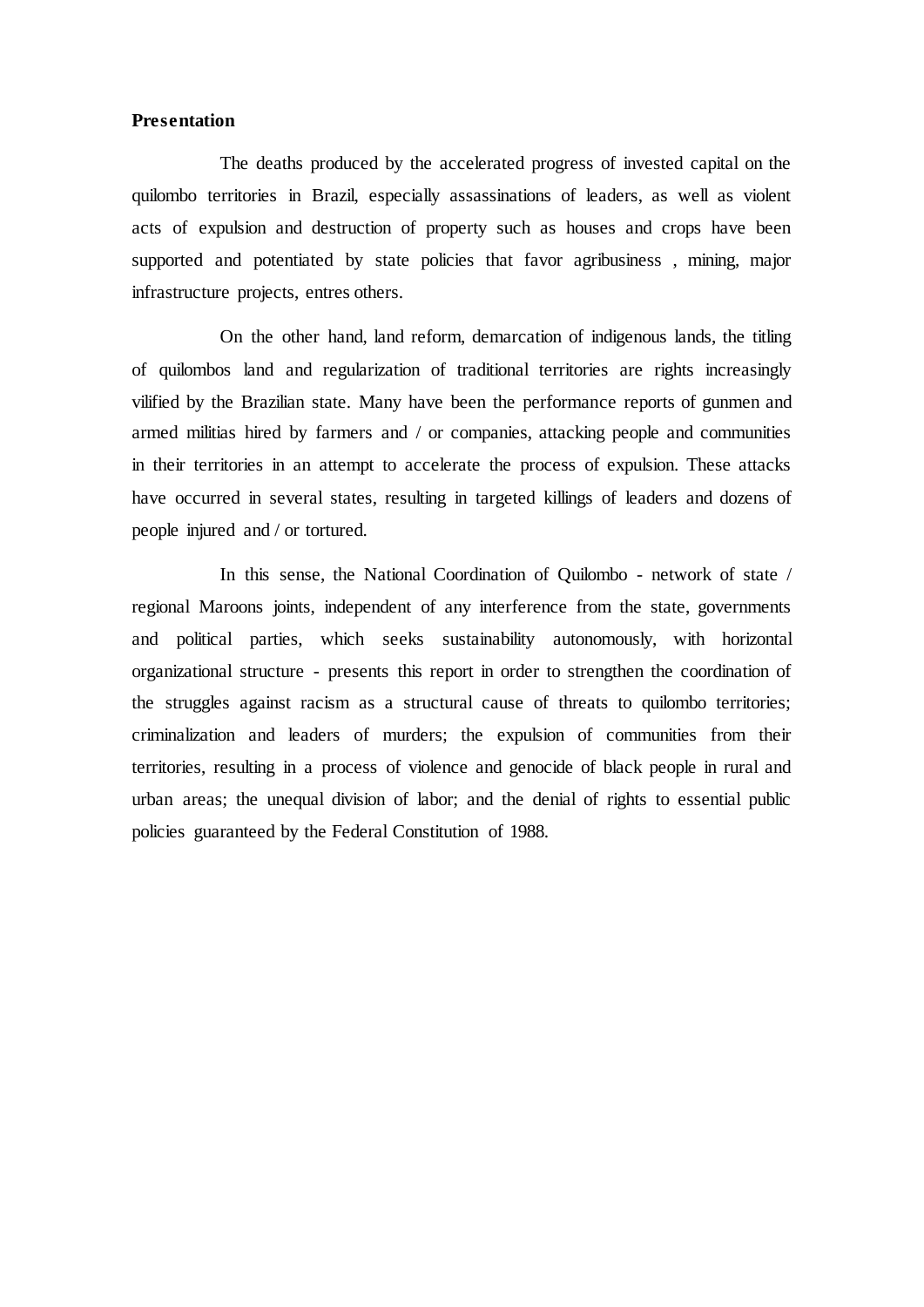#### **Conflict and violence in the countryside: an old social problem**

The framework of the conflicts in the field in Brazil exposes a worrying scenario. On the one hand the data show that despite the complaints, cases of violence against peoples and traditional communities, Indians, landless workers and other movements in the field only increase. On the other, the length of the state to solve the problem of land reform further contributes to the neglect, associated with political and legal obstacles, fruit set of economic interests.

According to the Pastoral Land Commission, between 2012 and 2015 Brazil recorded an increase of 17% in instances of conflict compared to the period 2008 to 2011. Among the most affected people are the remaining quilombo communities, recognized by the 1988 Federal Constitution as having territorial rights of the lands they occupied. Are considered remnants of quilombo communities ethnic and racial groups, according to self-award criteria, with its own historical trajectory, endowed with specific territorial relations, with presumption of black ancestry related forms of resistance to the historical oppression.

The violence suffered by Brazilian quilombo communities is historically marked by the action of private agents (farmers, squatters, landowners, businesses, local political groups, among others) and the neglect of the state to abandon situation to which these have always been subject. Comparing the periods  $2008-2011$  and  $2012-$ 2015 saw an increase of 46% in the records of conflicts in the field involving quilombo communities (Chart 01).



Chart 01: Annual change of instances of conflicts involving quilombolas in Brazil.

This increase is related to the mobilizations in the field that culminated in allegations of leaders of murders, attempted murders, death threats, contamination of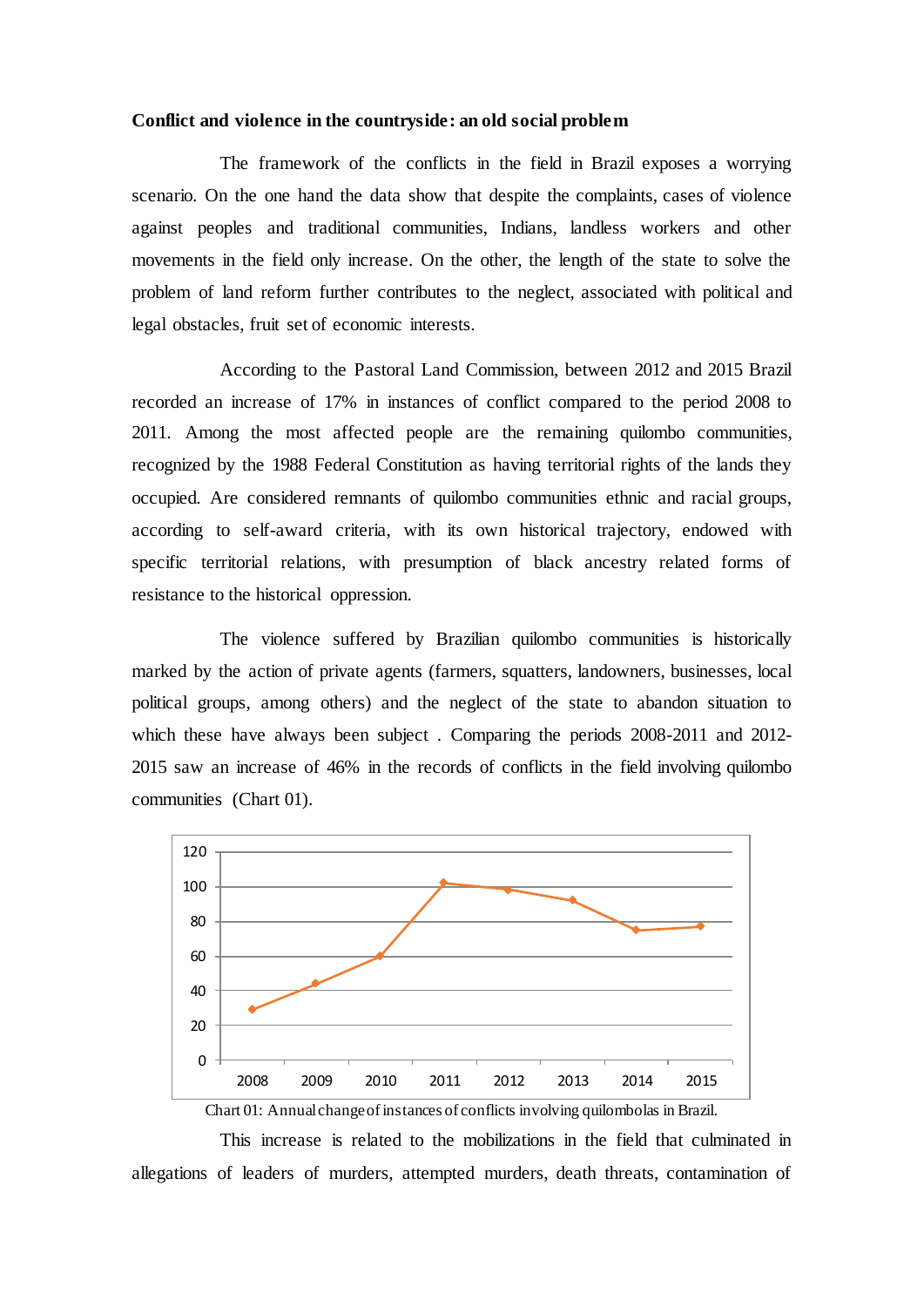water and soil, physical attacks (including police), burning of homes and crops, eviction and reintegration possession, among others. The states of Maranhão, Minas Gerais, Bahia and Amapá occupy, respectively, the first four places in the ranking of this type of conflict in the field (Chart 02). Being the Maranhão state situation considered critical in view of the high level of conflict plus the ineffectiveness of the legal system to investigate cases and punish the guilty. Reigns here impunity for those who threaten the life of the black people of the field in Brazil.



Chart 02: Conflicts involving quilombo communities in Brazil - 2008-2015. Source: Pastoral Land Commission

Despite the vast history of conflict in the country, especially those involving the remaining quilombo communities, the Brazilian government has done little towards solving the problem. Although the 1988 Federal Constitution guarantees communities the right to their appropriately titled territories, as well as all other rights as citizens, what is observed is a slow both in the process of investigation, trial and conviction of guilty in the case of related crimes conflicts, as the application of legal provisions in favor of quilombo remnants.

In this sense, despite the existence of a legal protection at the national level (starting with Article 68 of the current Constitutional and Transitional Provisions in the Constitution, through Decree 4887/2003, Normative Instruction No. 57 of the Institute of Colonization and Reform land and others) and international (ILO Convention 169, to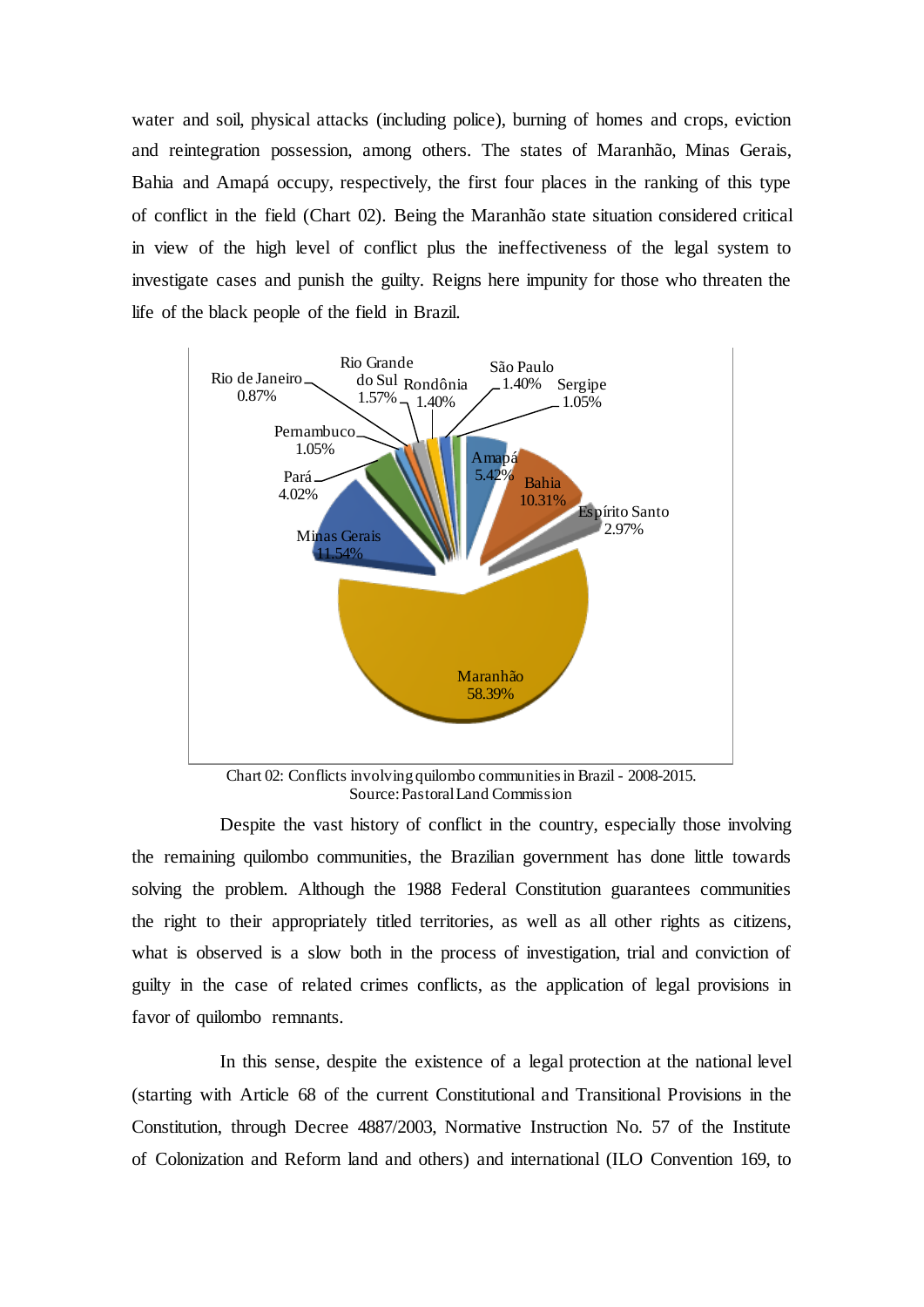which Brazil is a signatory), the reality is a great distance between the letters of the law and its implementation.

Against the possible advances, fruit of social struggles, there is intense political effort aimed at disqualifying the legal precepts of Article 68 ADCT / CF 1988 and the effects of regularization given by the issuance of Decree 4887/2003. The Proposed Constitutional Amendment No. 215 (PEC 215) is at the heart of this debate to question the validity of that decree, as well as the criterion of self-definition as a defining element of quilombo ethnicity, while proposing the transfer of responsibility in the process of demarcation of indigenous territories and quilombolas of the executive to the legislature. That is, all the marquees, if this PEC is approved, will only after the approval of a specific law, making the process even more time consuming.

Almost all conflicts in the field involving quilombo communities is land nature. This signals the urgency of achieving a socially just land reform, which also meets the interests of peoples and traditional communities, maroon and indigenous and not only the political interests and capital, which has always been prevalent in the field, favoring some at the expense of extermination others.

The lack of an effective land policy and socially just further fuels the system of oppression in the field, as it strengthens the dominant groups, whose violent action made 38 murder victims only in the first six months of this year. The performance of gunmen, police and militia (some organized by farmers, politicians and the police themselves) generates increasing insecurity in the field and despite severe and recurrent, its real causes are strongly denied by local authorities, or are worthily investigated satisfactorily, in order to bring the culprits to trial.

# **Land regularization**

Article 68 of the Constitutional and Transitional Provisions of the 1988 Constitution provides that "the remnants of quilombo communities who are occupying their lands are recognized definitive ownership, and the state must grant them the respective titles." However, this did not mean the definitive conquest of the right to their territories by quilombo communities. In formal terms, from 1988 to the present day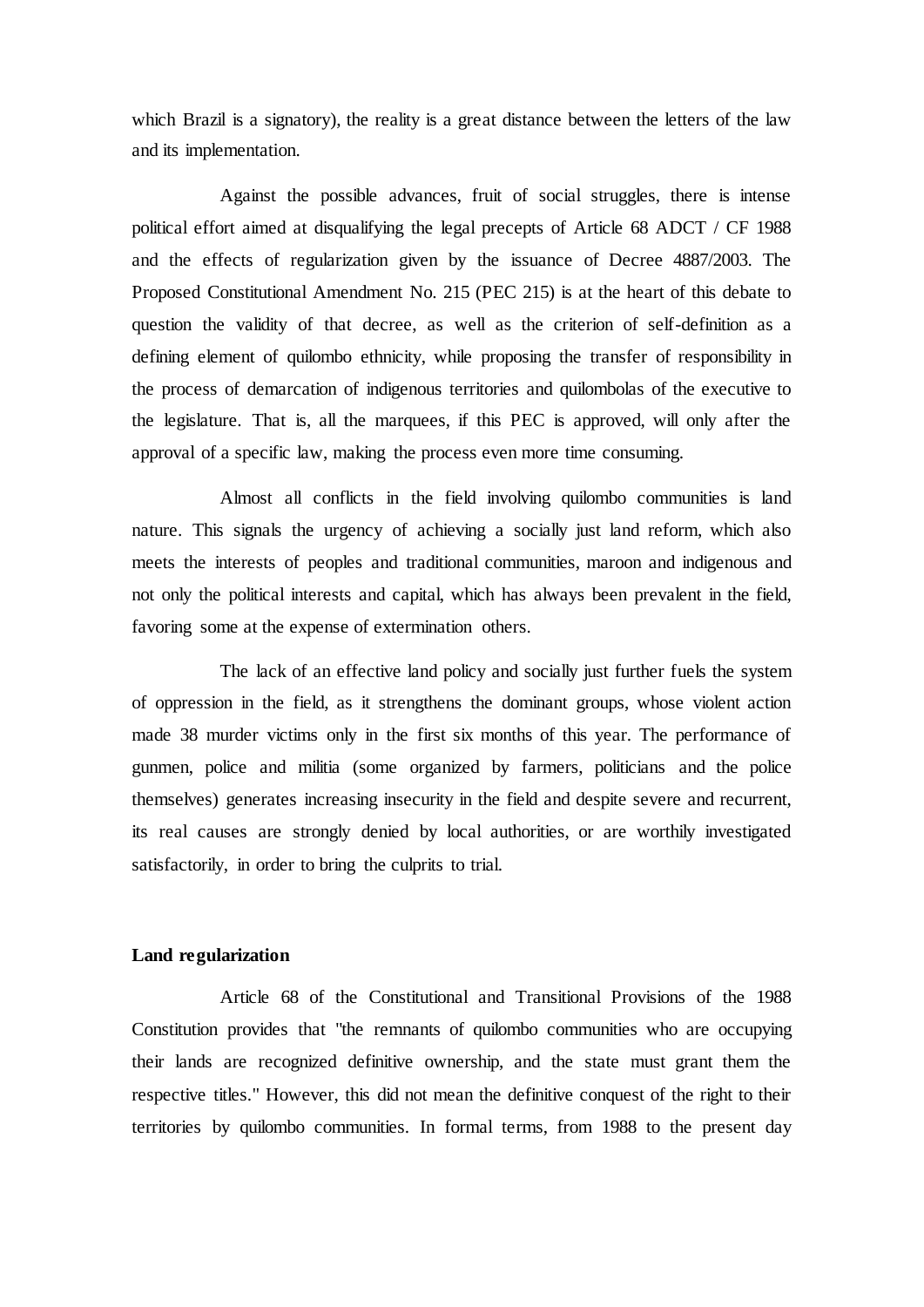much was discussed about the validity of the legal parts resulting from art. 68 ADCT than their own effectiveness.

It is important to consider that while ensuring the constitutional right of the remaining quilombo communities to provide their duly regularized land, almost all of the recognition of actions for titling purposes is associated with territorial conflicts involving squatters, farmers, companies, mining companies, major projects developments, among others.

The ownership status of the remaining quilombo communities, therefore, is linked to two factors: the occurrence of conflicts; and the sluggish performance of the Brazilian state. In this case, from a legal point of view, the issue of Federal Decree No. 4887/2003 was a major milestone in the process regularization of quilombo communities, since it regulates the procedure for identification, recognition, delimitation, demarcation and titling of occupied lands, as well as the publication of Normative Instruction No. 57 INCRA instructing on the procedures in the titling process of quilombo land.

However, the implementation of this right has been slow and ineffective. After the effective date of Instruction 49/2008 the process of recognition and titling of quilombola now comprises two stages: Certification and Titling. Only the Palmares Cultural Foundation can issue the Quilombo Community certificate. The certificate does not guarantee the right to territory, she just buy the function to recognize the social group as quilombo. It is only after obtaining the certificate that communities can apply with INCRA titling of their lands. For the Pro-Indian Commission Sao Paulo normative instruction brought greater bureaucratization of the process of recognition, making the long and difficult process of being completed (Pro-Indian Commission, 2009).

In Brazil, by the end of 2015 there were 2,607 quilombo communities certified by the religious cult Palmares Foundation, 66% of these communities are located in the Northeast region (Chart 03), with great emphasis on the states of Bahia and Maranhão. As regards the land titling process, until the year 2015 were titrated only 164 "quilombo land."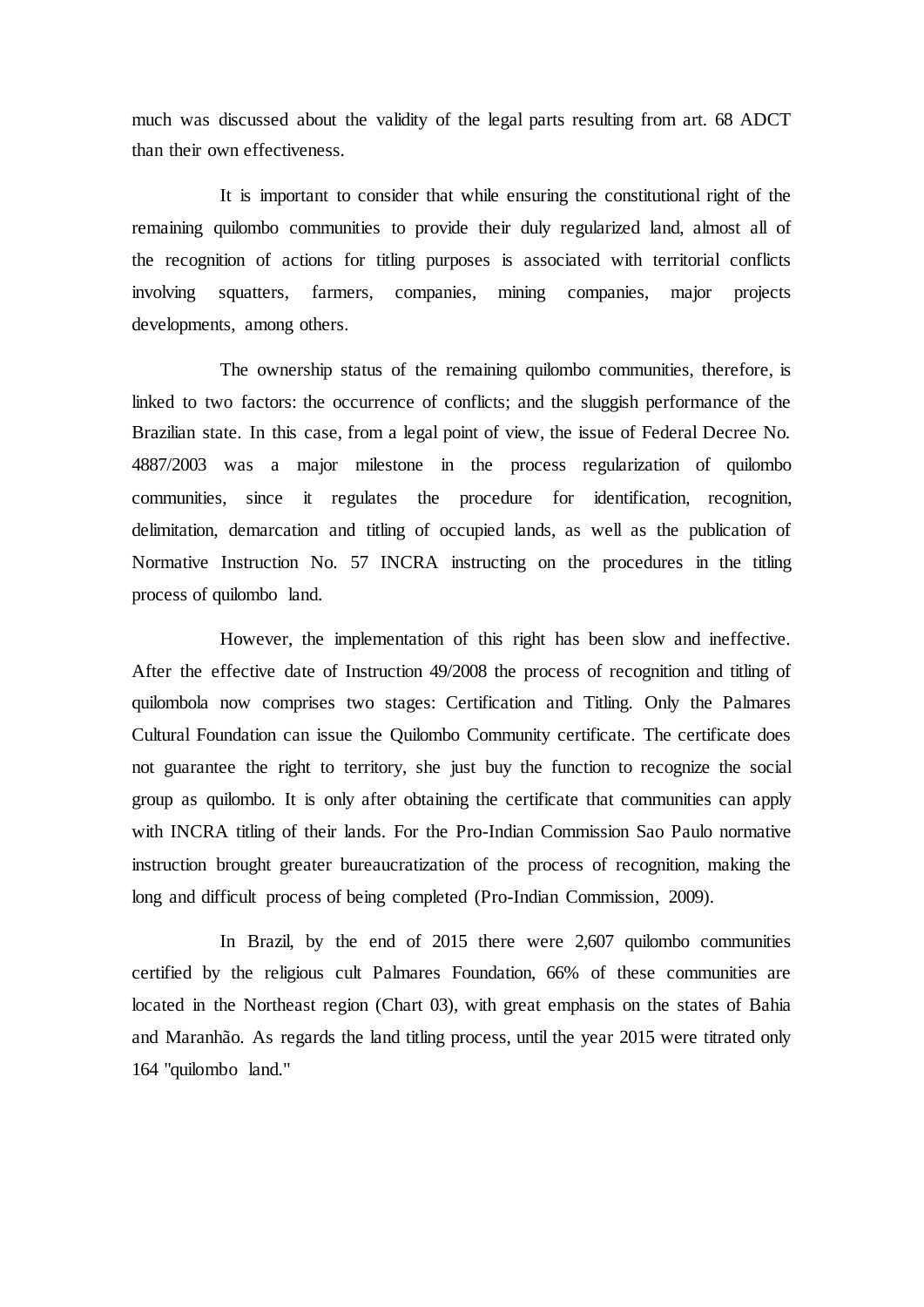

Chart 03: Quilombo Community certified by the Palmares Foundation by Region Source: Palmares Foundation, 2016.

It is the title of collective ownership of the document ensures the effective right over the territory through its delimitation. The responsibility for carrying out the process of titling of quilombos territory until mid-2016 was the responsibility of INCRA, the body that has been unable to vent the demands for recognition. On average, between the opening of the process and the effective titling of quilombo territory for a period of eight years and may go beyond. According to the Pro-Indian São Paulo Foundation (2016), the 164 collective titles issued to the quilombo communities only 19% were issued by INCRA and 2% for other federal institutions (Chart 04).

Other securities (79%) were performed by state land agencies, especially the Institute of Maranhão Lands and the Land Institute of Pará major issuers of such securities. It is aware that these states stand out on the national scene due to the large number of land conflicts, often without a definitive solution. This is because not always the issuance of these securities is preceded by technical studies that meet the real interests of the quilombo communities, which ends up generating confusion in the size of the territories, whose delimitation does not meet the demographics of that territory, causing infighting for lack of land to work.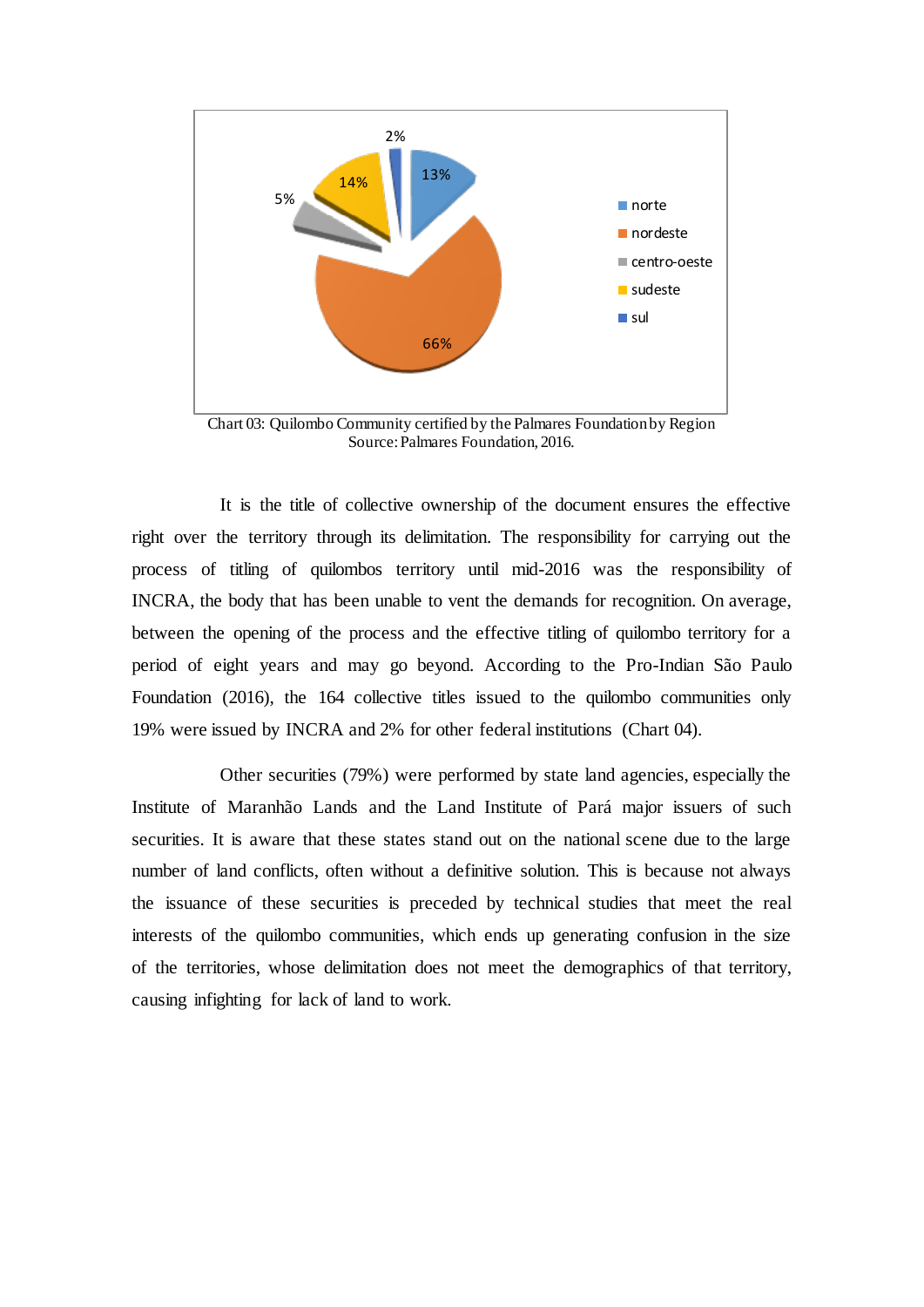

Chart 04: Land titles issued to the quilombo communities.

### **Education, Health and Food Safety**

In the last decade, significant advances have been recorded in the area of quilombo education, such as the creation of the Secretariat of Quilombo Education of the Ministry of Education, endorsed by the racial equality policy. However, the data are still very shy, transpiring limited state action in this matter. According to Education Ministry data exist in Brazil by the year 2014, about 2,422 (two thousand four hundred twenty-two) schools in remaining quilombo communities given the basic education.

But this reality contrasts with what is in the field, usually schools without minimum operating conditions, or even to be school calls given the very low infrastructure of buildings, lack of school supplies, lack of qualified teachers, lack of school transport for the children. In some schools, despite the record as Maroons schools, there is no there execution or education, or the transfer of funds. In other there is the transfer, but the teaching conditions and the training of professionals are not consistent with the policy proposal designed for the quilombo school education in the country.

On the issue of health and food safety, the participation of former quilombo communities is increasingly precarious. In time evolution of health care systems, not the minimum conditions set by the World Health Organization are respected. The isolation of many communities, the existence of conflicts, the unsatisfactory implementation of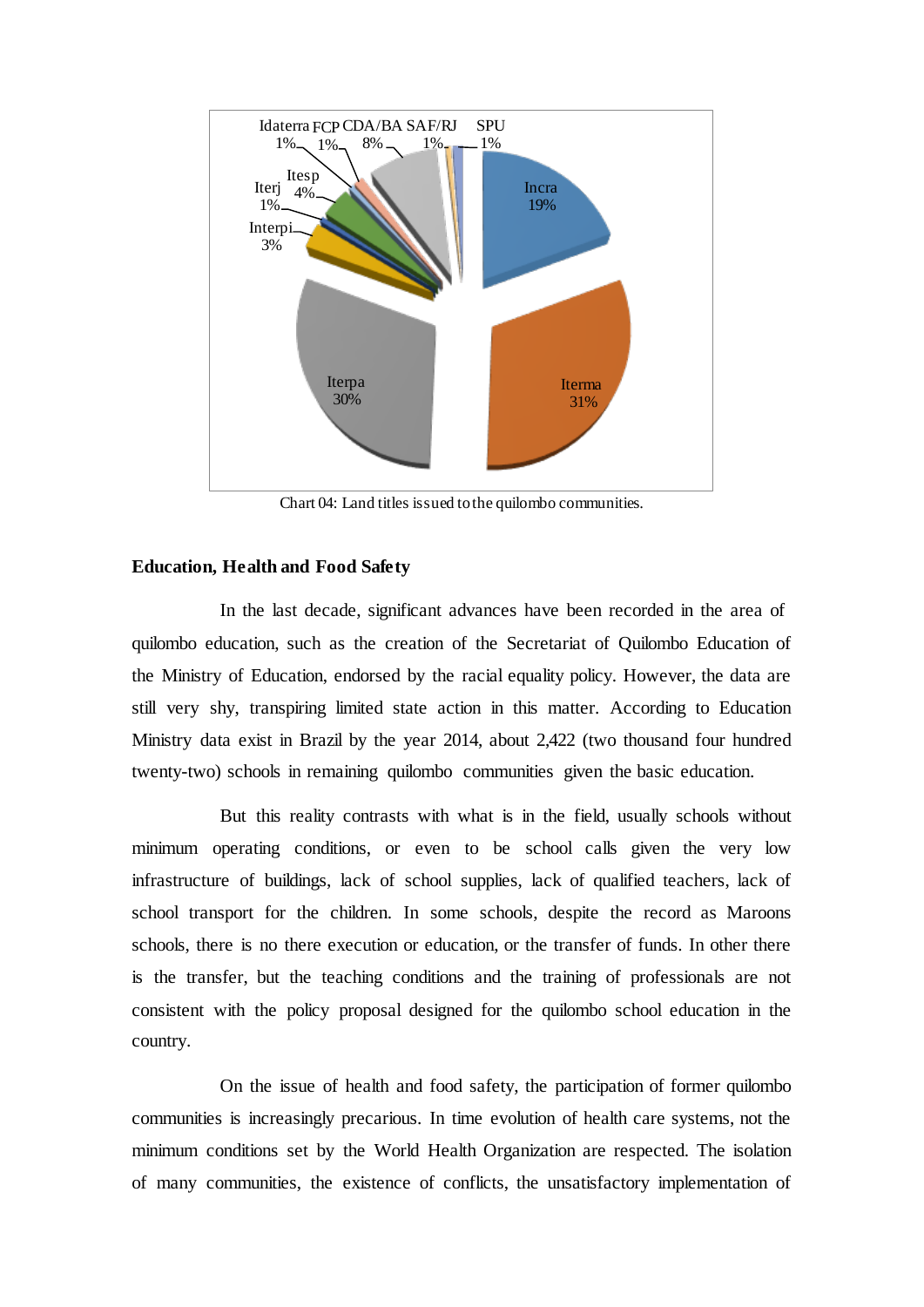health programs by states and municipalities, as well as the adoption of a program to encourage the production and marketing of healthy foods, contribute to the generation of negative indicators as health and food security of the quilombo populations in Brazil.

In surveys conducted by the Federal Fluminense University, in 14 of the 27 states, involving quilombo communities already titled, showed that 63% of these communities are in food risk. The study suggests that in addition to the title, the Maroons territories are provided with incentives to food production programs and technical assistance for such production aiming improvement.

#### **Final considerations**

It is remarkable the great need for implementation of the Maroons policy in Brazil. The start for regularization of the territories, fundamental step to ensure peace in the country, according to their own communities, then the execution of the quilombo education policy and health and food security programs.

All this packet passes for political debate, legal and extremely urgent social, given the large number of quilombo leaders of murders that fought for the promotion of justice and equal rights; the constant amaças death; expulsions of their territories; intimidation by use of legal and illegal armed force; the burning of homes and crops; the access impediments to areas essential to life and the social and cultural reproduction of these communities; the denial of rights and of history itself as a form of disqualification of speech. It is no longer speech, this is about the life of daily necessities, justice and the recognition of a conquered right.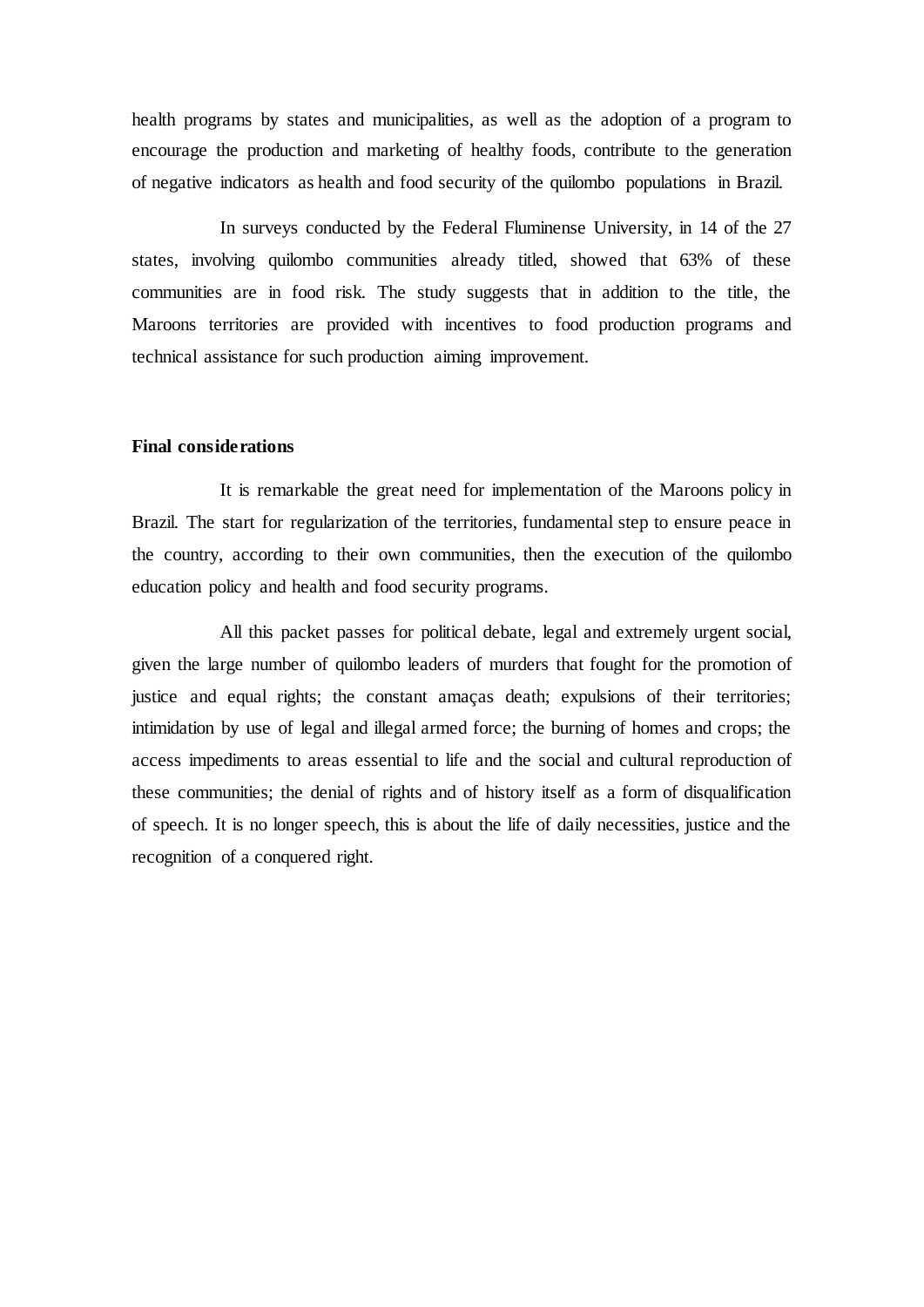| <b>Implementation evaluation table of recommendations</b>                                                                                                                                                                                                                                                                                                                                                                 |                               |                                  |                                                                                   |                                                                                                                                                                                                                                                                                                          |                                 |                                                                                                                                                                                                           |  |  |  |  |
|---------------------------------------------------------------------------------------------------------------------------------------------------------------------------------------------------------------------------------------------------------------------------------------------------------------------------------------------------------------------------------------------------------------------------|-------------------------------|----------------------------------|-----------------------------------------------------------------------------------|----------------------------------------------------------------------------------------------------------------------------------------------------------------------------------------------------------------------------------------------------------------------------------------------------------|---------------------------------|-----------------------------------------------------------------------------------------------------------------------------------------------------------------------------------------------------------|--|--|--|--|
| Received by BR recommendation 1st or<br>2nd cycle of the UPR                                                                                                                                                                                                                                                                                                                                                              | <b>Country</b><br>recommended | <b>Position</b><br><b>Brazil</b> | <b>Topics discussed</b>                                                           | <b>Implementation</b> assessment                                                                                                                                                                                                                                                                         | <b>Implementation</b><br>level- | <b>Suggestion new</b><br>recommendations                                                                                                                                                                  |  |  |  |  |
| Improve the fight against poverty and the fate<br>of individuals and communities fighting for<br>access to land in rural areas, protect them<br>against evictions, intimidation, threats and<br>murders                                                                                                                                                                                                                   | Belgium                       | Accepted                         | Poverty eradication,<br>social inclusion and<br>social<br>rights<br>in<br>general | Progress: implementation of<br>the eradication policy of<br>extreme poverty.<br>Setbacks:<br>Pending actions: facilitate<br>the implementation of the<br>policy in rural areas of the<br>municipalities                                                                                                  | Partially<br>implemented        | Give effective continuity<br>eradication<br>policy<br>of<br>extreme poverty; ensure<br>social security and physical<br>integration of threats to<br>victims and their families                            |  |  |  |  |
| Continue to address the grievances of<br>vulnerable groups and to empower these<br>groups - particularly women, children,<br>indigenous people and Afro-descendant<br>people - reducing urban-rural differences and<br>promoting equal access to opportunities for<br>all, especially access to health, education,<br>employment, housing and social security                                                             | Thailand                      | Accepted                         | Rights of<br>Human<br>Women                                                       | Advances: without progress<br>Setbacks: nothing<br>was<br>actually done to<br>meet<br>recommendation<br>Pending actions: realization<br>of actions to protect<br>vulnerable                                                                                                                              | Implemented<br>unsatisfactorily | Making effective access to<br>education, health, sanitation,<br>food and nutrition security,<br>justice and citizenship as<br>essential rights of the<br>person.                                          |  |  |  |  |
| Pay special attention to obtaining more<br>effective results in the implementation of<br>policies on the following issues: the<br>protection of the rights and promotion of<br>socio-economic situation of indigenous<br>peoples and quilombo communities of<br>African descent; access to justice and<br>combating impunity; extrajudicial executions,<br>torture in prison; and protection of human<br>rights defenders | Cape Verde                    | Accepted                         | Torture and other<br>cruel, inhuman and<br>degrading treatment                    | Advances: implementation<br>of the incentive policy of<br>collective socio-economic<br>initiatives in the residents of<br>rural<br>communities<br>associations; encouraging<br>adoption of food<br>the<br>procurement<br>programs<br>produced in communities<br>Setbacks:<br>Pending actions: extend the | Partially<br>implemented        | mechanisms<br>Create<br>for<br>evaluating the effectiveness<br>of social promotion policies,<br>especially those related to<br>the population of quilombos<br>other<br>traditional<br>and<br>populations. |  |  |  |  |